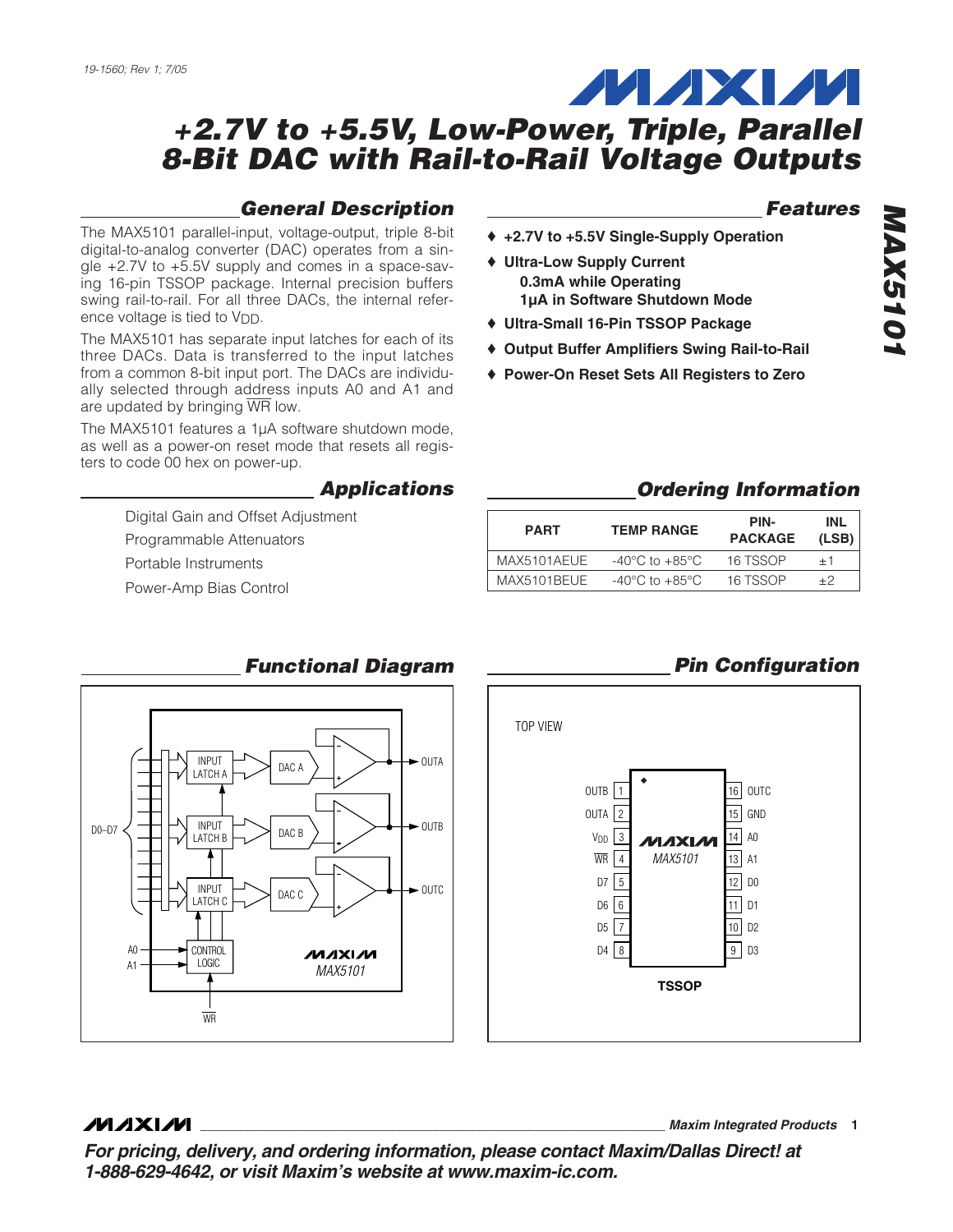### **ABSOLUTE MAXIMUM RATINGS**

| Continuous Power Dissipation ( $T_A = +70^{\circ}C$ ) |  |
|-------------------------------------------------------|--|
| 16-Pin TSSOP (derate 5.7mW/°C above +70°C) 457mW      |  |

| Storage Temperature Range -65°C to +150°C |
|-------------------------------------------|
| Lead Temperature (soldering, 10s)+300°C   |
|                                           |

*Stresses beyond those listed under "Absolute Maximum Ratings" may cause permanent damage to the device. These are stress ratings only, and functional operation of the device at these or any other conditions beyond those indicated in the operational sections of the specifications is not implied. Exposure to absolute maximum rating conditions for extended periods may affect device reliability.*

### **ELECTRICAL CHARACTERISTICS**

(V<sub>DD</sub> = +2.7V to +5.5V, R<sub>L</sub> = 10kΩ, C<sub>L</sub> = 100pF, T<sub>A</sub> = T<sub>MIN</sub> to T<sub>MAX</sub>, unless otherwise noted. Typical values are at V<sub>DD</sub> = +3V and  $TA = +25^{\circ}C.$ 

| <b>PARAMETER</b>                         | <b>SYMBOL</b>   | <b>CONDITIONS</b>                      |                | <b>TYP</b> | <b>MAX</b>      | <b>UNITS</b>           |  |
|------------------------------------------|-----------------|----------------------------------------|----------------|------------|-----------------|------------------------|--|
| <b>STATIC ACCURACY</b>                   |                 |                                        |                |            |                 |                        |  |
| Resolution                               |                 |                                        |                |            | 8               | <b>Bits</b>            |  |
|                                          | INL             | MAX5101A                               |                |            | ±1              | <b>LSB</b>             |  |
| Integral Nonlinearity (Note 1)           |                 | MAX5101B                               |                |            | ±2              |                        |  |
| Differential Nonlinearity (Note 1)       | <b>DNL</b>      | Guaranteed monotonic                   |                |            | ±1              | <b>LSB</b>             |  |
| Zero-Code Error                          | <b>ZCE</b>      | $Code = 00$ hex                        |                |            | ±20             | mV                     |  |
| Zero-Code-Error Supply<br>Rejection      |                 | Code = 00 hex, $V_{DD}$ = 2.7V to 5.5V |                |            | 10              | mV                     |  |
| Zero-Code Temperature<br>Coefficient     |                 | $Code = 00$ hex                        |                | ±10        |                 | $\mu$ V/°C             |  |
| Gain Error (Note 2)                      |                 | $Code = F0$ hex                        |                |            | ±1              | $\%$                   |  |
| Gain-Error Temperature<br>Coefficient    |                 | $Code = F0$ hex                        |                | ±0.001     |                 | $LSB$ <sup>o</sup> $C$ |  |
| <b>DAC OUTPUTS</b>                       |                 |                                        |                |            |                 |                        |  |
| Output Voltage Range                     |                 | $R_1 = \infty$                         | $\Omega$       |            | V <sub>DD</sub> | $\vee$                 |  |
| <b>DIGITAL INPUTS</b>                    |                 |                                        |                |            |                 |                        |  |
| Input High Voltage                       | V <sub>IH</sub> | $V_{DD} = 2.7V$ to 3.6V                | $\overline{2}$ |            |                 | $\vee$                 |  |
|                                          |                 | $V_{\text{DD}} = 3.6V$ to 5.5V         | 3              |            |                 |                        |  |
| Input Low Voltage                        | VIL             |                                        |                |            | 0.8             | $\vee$                 |  |
| Input Current                            | <b>IIN</b>      | $V_{IN} = V_{DD}$ or GND               |                |            | ±1.0            | μA                     |  |
| Input Capacitance                        | $C_{IN}$        |                                        |                | 10         |                 | pF                     |  |
| <b>DYNAMIC PERFORMANCE</b>               |                 |                                        |                |            |                 |                        |  |
| Output Voltage Slew Rate                 |                 | From code 00 to code F0 hex            |                | 0.6        |                 | $V/\mu s$              |  |
| Output Settling Time (Note 3)            |                 | To 1/2LSB, from code 10 to code F0 hex |                | 6          |                 | $\mu s$                |  |
| Channel-to-Channel Isolation<br>(Note 4) |                 | Code 00 to code FF hex                 |                | 500        |                 | nVs                    |  |
| Digital Feedthrough (Note 5)             |                 | Code 00 to code FF hex                 |                | 0.5        |                 | nVs                    |  |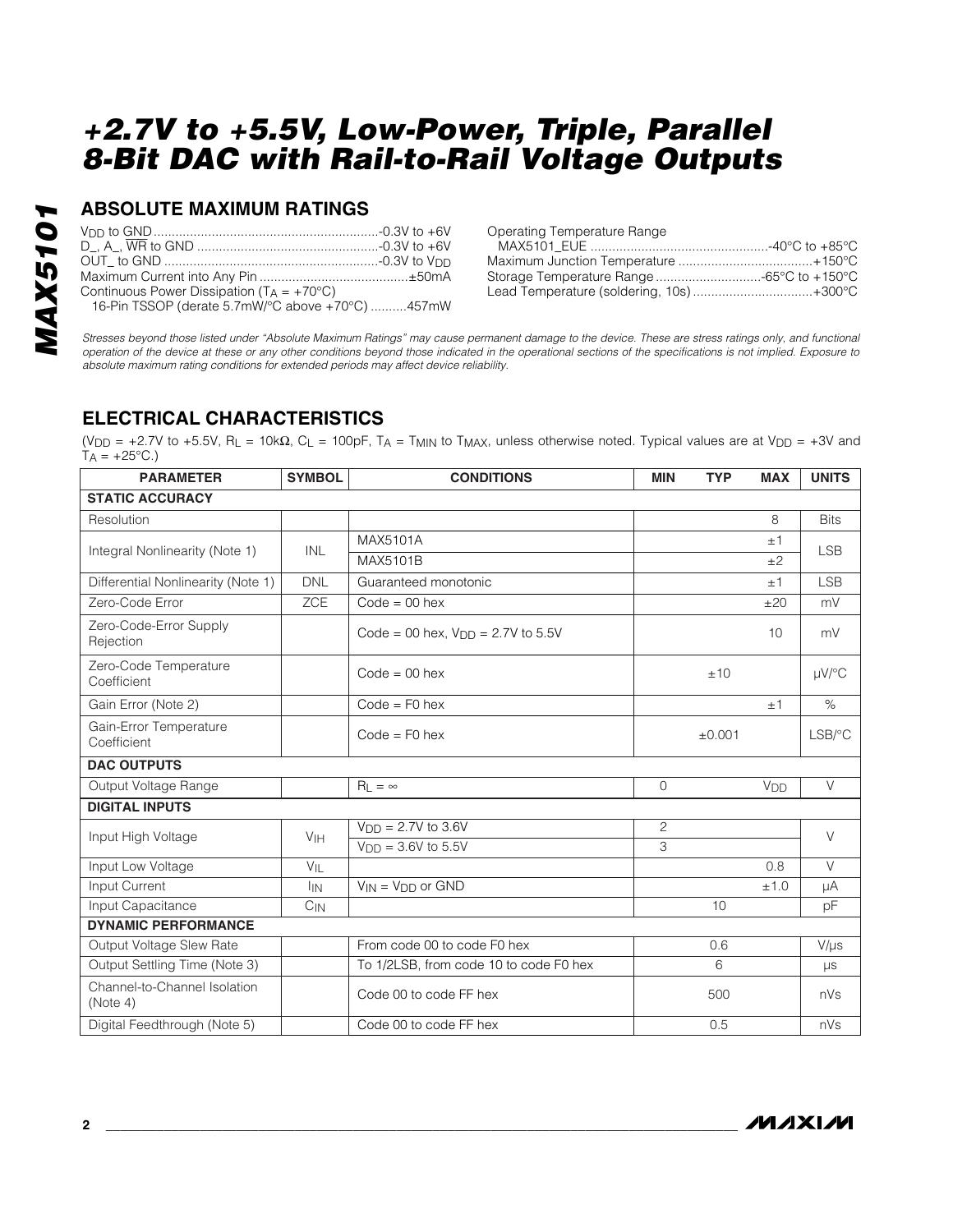### **ELECTRICAL CHARACTERISTICS (continued)**

(V<sub>DD</sub> = +2.7V to +5.5V, R<sub>L</sub> = 10kΩ, C<sub>L</sub> = 100pF, T<sub>A</sub> = T<sub>MIN</sub> to T<sub>MAX</sub>, unless otherwise noted. Typical values are at V<sub>DD</sub> = +3V and  $T_A = +25^{\circ}C.$ 

| <b>PARAMETER</b>                          | <b>SYMBOL</b>          | <b>CONDITIONS</b>                      | <b>MIN</b> | <b>TYP</b> | <b>MAX</b> | <b>UNITS</b> |  |
|-------------------------------------------|------------------------|----------------------------------------|------------|------------|------------|--------------|--|
| Digital-to-Analog Glitch Impulse          |                        | Code 80 hex to code 7F hex             |            | 90         |            | nVs          |  |
| Wideband Amplifier Noise                  |                        | 60                                     |            |            |            | <b>µVRMS</b> |  |
| Shutdown Recovery Time                    | tsdr                   | To $\pm$ 1/2LSB of final value of VOUT |            | 13         |            | $\mu s$      |  |
| Time to Shutdown                          | tsdN                   | 20<br>$I_{DD}$ < $5\mu A$              |            |            |            | μs           |  |
| <b>POWER SUPPLIES</b>                     |                        |                                        |            |            |            |              |  |
| Power-Supply Voltage                      | <b>V</b> <sub>DD</sub> |                                        | 2.7        |            | 5.5        | $\vee$       |  |
| Supply Current (Note 6)                   | <b>I</b> DD            |                                        |            | 280        | 520        | μA           |  |
| Shutdown Current                          |                        |                                        |            |            | 3          | μA           |  |
| <b>DIGITAL TIMING</b> (Figure 1) (Note 7) |                        |                                        |            |            |            |              |  |
| Address to WR Setup                       | tas                    |                                        | 5          |            |            | ns           |  |
| Address to WR Hold                        | tдн                    |                                        | 0          |            |            | ns           |  |
| Data to WR Setup                          | tps                    |                                        | 25         |            |            | ns           |  |
| Data to WR Hold                           | <sup>t</sup> DH        |                                        | $\Omega$   |            |            | ns           |  |
| WR Pulse Width                            | twR                    |                                        | 20         |            |            | ns           |  |

**Note 1:** Reduced digital code range (code 00 hex to code F0 hex) due to swing limitations when the output amplifier is loaded.

Note 2: Gain error is: [100 (V<sub>F0, meas</sub> - ZCE - V<sub>F0, ideal</sub>) / V<sub>DD</sub>]. Where V<sub>F0, meas</sub> is the DAC output voltage with input code F0 hex, and V<sub>F0,ideal</sub> is the ideal DAC output voltage with input code F0 hex (i.e., V<sub>DD</sub>  $\cdot$  240 / 256).

**Note 3:** Output settling time is measured from the 50% point of the falling edge of  $\overline{WR}$  to ±1/2LSB of V<sub>OUT</sub>'s final value.

**Note 4:** Channel-to-Channel Isolation is defined as the glitch energy at a DAC output in response to a full-scale step change on any other DAC output. The measured channel has a fixed code of 80 hex.

**Note 5:** Digital Feedthrough is defined as the glitch energy at any DAC output in response to a full-scale step change on all eight data inputs with  $\overline{\text{WR}}$  at  $V_{\text{DD}}$ .

**Note 6:**  $R_L = \infty$ , digital inputs at GND or  $V_{DD}$ .

**Note 7:** Timing measurement reference level is  $(V_{H} + V_{IL}) / 2$ .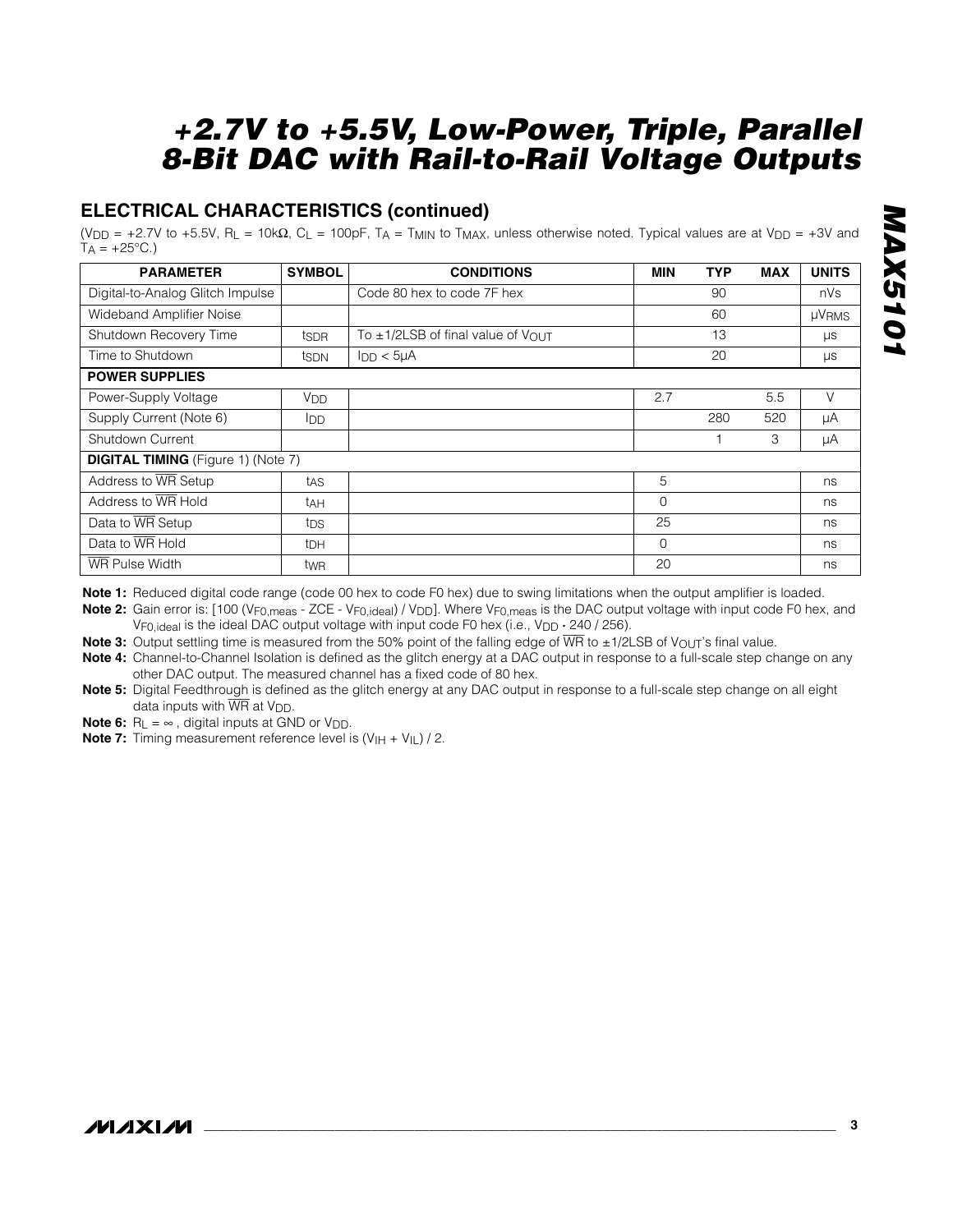



*Figure 1. Timing Diagram*

### *\_\_\_\_\_\_\_\_\_\_\_\_\_\_\_\_\_\_\_\_\_\_\_\_\_\_\_\_\_\_\_\_\_\_\_\_\_\_\_\_\_\_Typical Operating Characteristics*

(V<sub>DD</sub> = +3V, R<sub>L</sub> = 10k $\Omega$ , C<sub>L</sub> = 100pF, code = FF hex, T<sub>A</sub> = +25°C, unless otherwise noted.)



*/VI /I* XI /VI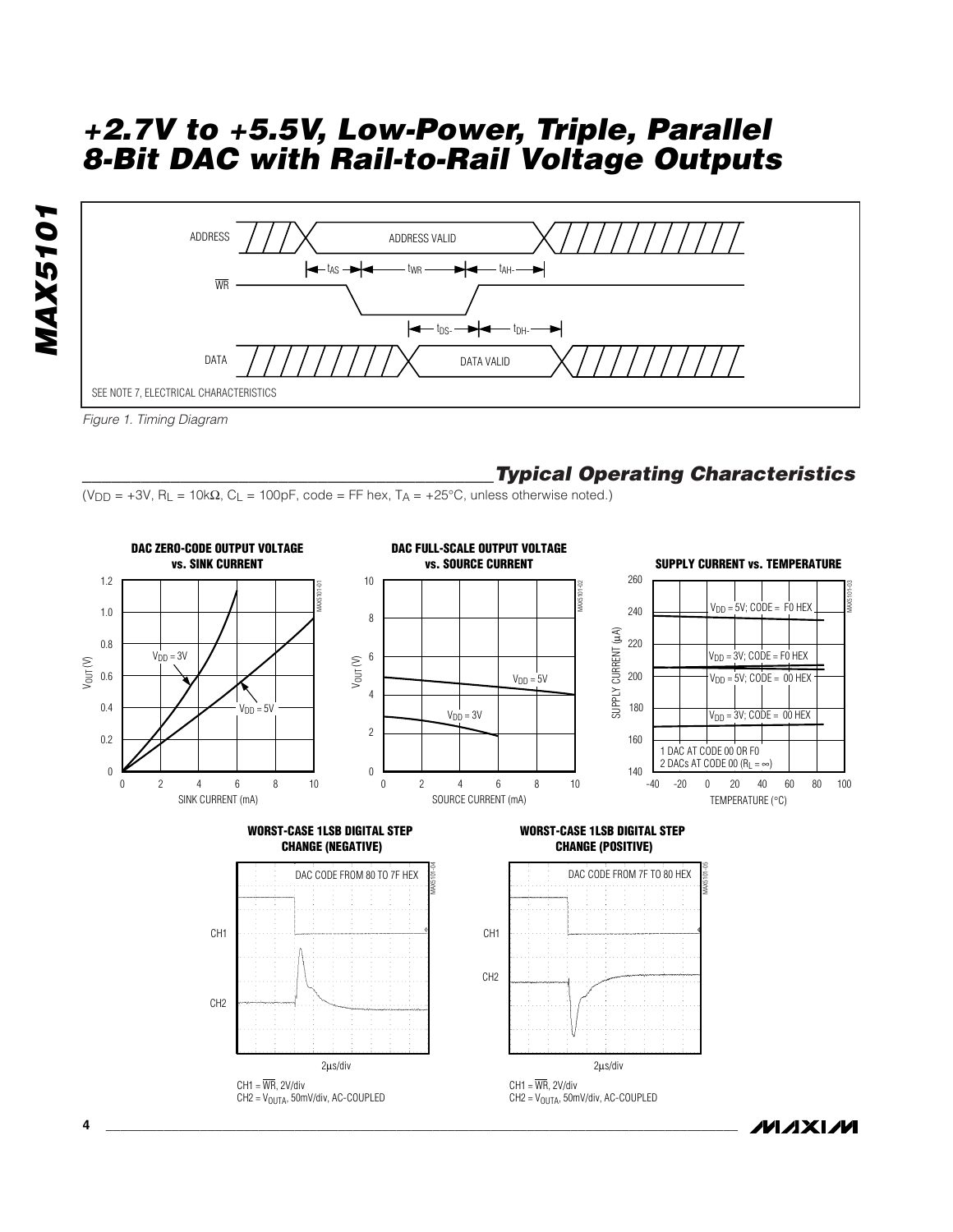#### *Typical Operating Characteristics (continued)*

(V<sub>DD</sub> = +3V, R<sub>L</sub> = 10k $\Omega$ , C<sub>L</sub> = 100pF, code = FF hex, T<sub>A</sub> = +25°C, unless otherwise noted.)



 $CH1 = \overline{WR}$ , 2V/div  $CH2 = V<sub>OUTA</sub>, 2V/div$ 

**\_\_\_\_\_\_\_\_\_\_\_\_\_\_\_\_\_\_\_\_\_\_\_\_\_\_\_\_\_\_\_\_\_\_\_\_\_\_\_\_\_\_\_\_\_\_\_\_\_\_\_\_\_\_\_\_\_\_\_\_\_\_\_\_\_\_\_\_\_\_\_\_\_\_\_\_\_\_\_\_\_\_\_\_\_\_\_ 5**

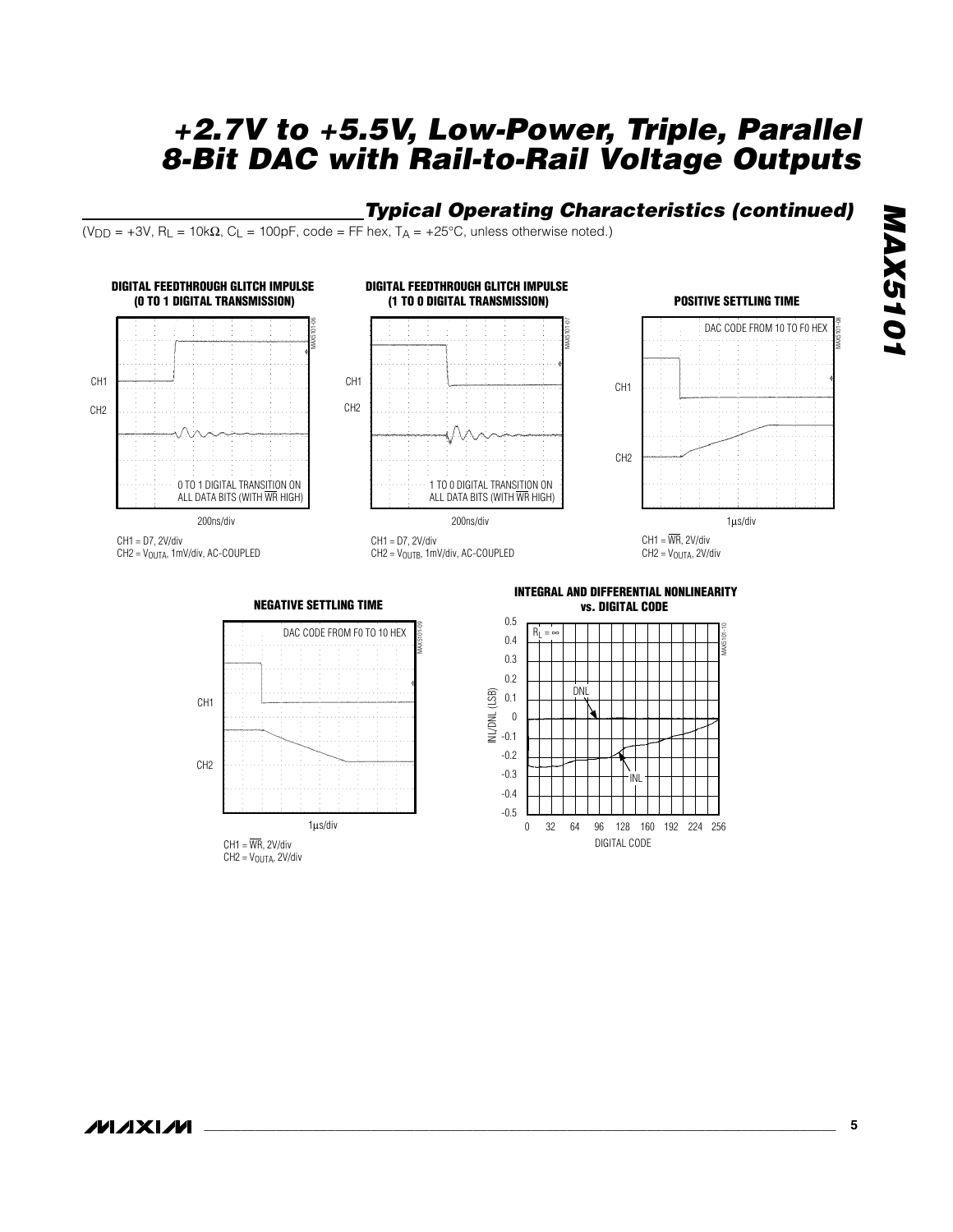### *Pin Description*

| <b>PIN</b>     | <b>NAME</b>           | <b>FUNCTION</b>                                                                               |  |  |
|----------------|-----------------------|-----------------------------------------------------------------------------------------------|--|--|
|                | <b>OUTB</b>           | DAC B Voltage Output                                                                          |  |  |
| 2              | <b>OUTA</b>           | DAC A Voltage Output                                                                          |  |  |
| 3              | <b>V<sub>DD</sub></b> | Positive Supply Voltage. Bypass V <sub>DD</sub> to GND using a 0.1µF capacitor.               |  |  |
| $\overline{4}$ | <b>WR</b>             | Write Input (active low). Use WR to load data into the DAC input latch selected by A0 and A1. |  |  |
| $5 - 12$       | $D7-D0$               | Data Inputs 7-0                                                                               |  |  |
| 13             | A1                    | DAC Address Select Bit (MSB)                                                                  |  |  |
| 14             | A <sub>0</sub>        | DAC Address Select Bit (LSB)                                                                  |  |  |
| 15             | <b>GND</b>            | Ground                                                                                        |  |  |
| 16             | <b>OUTC</b>           | DAC C Voltage Output                                                                          |  |  |

### *Detailed Description*

#### *Digital-to-Analog Section*

The MAX5101 uses a matrix decoding architecture for the digital-to-analog converters (DACs). The internal reference voltage is connected to V<sub>DD</sub> and divided down by a resistor string placed in a matrix fashion. Row and column decoders select the appropriate tab from the resistor string to provide the needed analog voltages. The resistor network converts the 8-bit digital input into an equivalent analog output voltage in proportion to the supply voltage (VDD). The resistor string presents a code-independent input impedance to the supply and guarantees a monotonic output.

The voltages are buffered by rail-to-rail op amps connected in a follower configuration to provide a rail-to-rail output (see *Functional Diagram*).

#### *Output Buffer Amplifiers*

The DAC outputs are internally buffered by a precision amplifier with a typical slew rate of 0.6V/µs. The typical settling time to  $\pm$ 1/2LSB at the output is 6us when loaded with 10k $\Omega$  in parallel with 100pF.

#### *DAC Reference Voltage*

The MAX5101's reference is internally tied to V<sub>DD</sub>. The output voltage (VOUT) for any DAC is represented by a digitally programmable voltage source as follows:

 $V_{OUT} = (N_B \cdot V_{DD}) / 256$ 

where N<sub>B</sub> is the numeric value of the DAC binary input code.

#### *Digital Inputs and Interface Logic*

In the MAX5101, address lines A0 and A1 select the DAC that receives data from D0–D7, as shown in Table 1. When  $\overline{WR}$  is low, the addressed DAC's input latch is transparent. Data is latched when  $\overline{WR}$  is high. The DAC outputs (OUTA, OUTB) represent the data held in the three 8-bit input latches. To avoid output glitches in the MAX5101, ensure that data is valid before  $\overline{WR}$  goes low.

#### *Low-Power Shutdown Mode*

The MAX5101 features a software shutdown mode. A write performed to address  $A1 = H$  and  $A0 = H$  causes the device to shut down. A subsequent write to any of the other three addresses disables shutdown and turns the analog circuitry on. As the MAX5101 comes out of shutdown, all registers retain their digital values prior to shutdown. However, when the device powers up (i.e., VDD ramps up), all latches are internally preset with code 00 hex. In shutdown, the output amplifiers enter a high-impedance state. When bringing the device out of shutdown, allow 13µs for the output to stabilize.

#### *Power-Supply Bypassing and Ground Management*

Digital or AC transient signals on GND can create noise at the analog output. Return GND to the highest-quality ground available. Bypass VDD with a 0.1µF capacitor, located as close to V<sub>DD</sub> and GND as possible.

Careful PC board ground layout minimizes crosstalk between the DAC outputs and digital inputs.

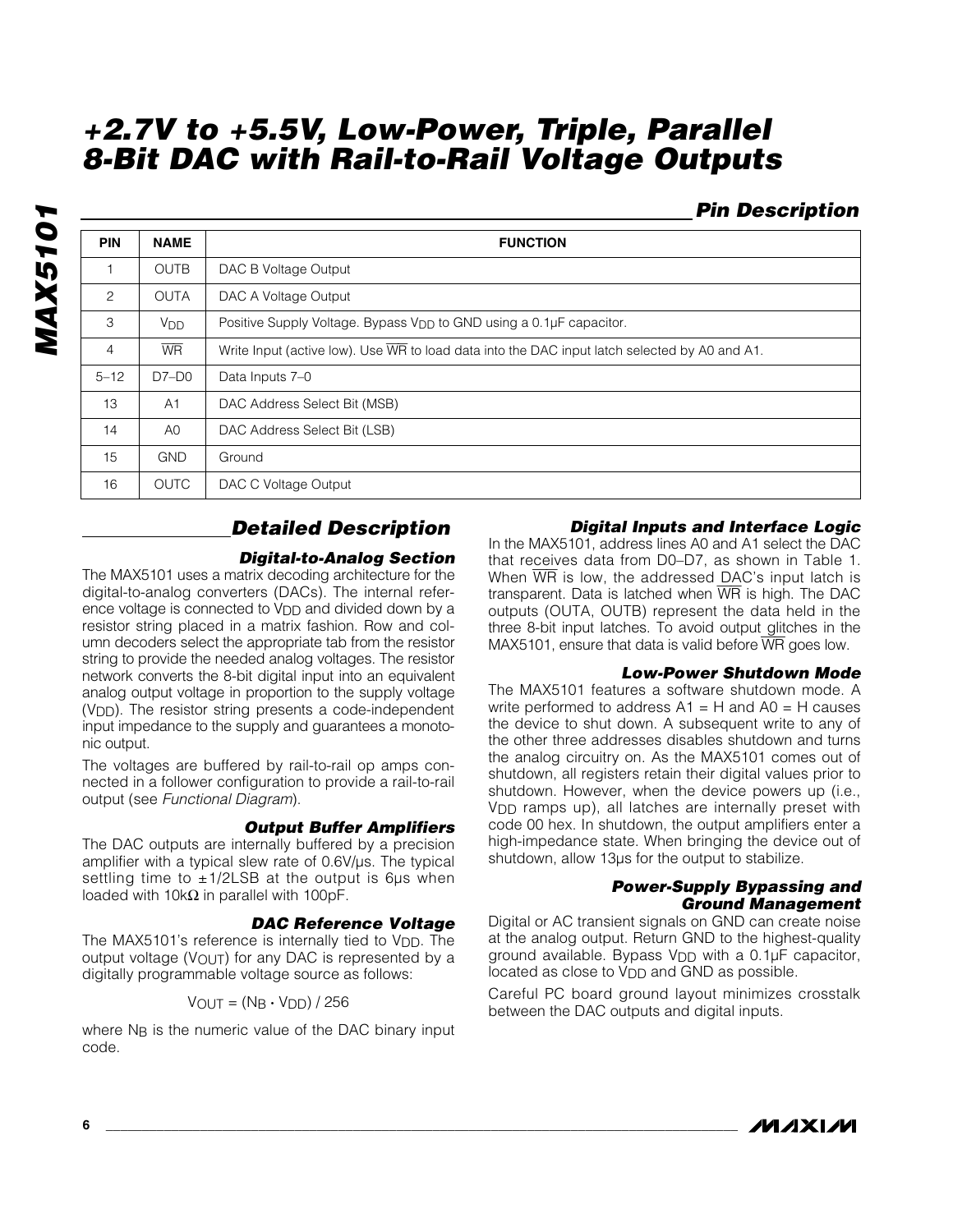### **Table 1. MAX5101 Addressing Table (partial)**

| <b>WR</b> | А1 | A0 | <b>OPERATION</b>              |
|-----------|----|----|-------------------------------|
|           | Χ  |    | Input data latched            |
|           |    |    | DAC A input latch transparent |
|           |    |    | DAC B input latch transparent |
|           |    |    | DAC C input latch transparent |
|           |    |    | Enter shutdown mode           |

*H = high state, L = low state, X = don't care*

### *Chip Information*

TRANSISTOR COUNT: 6848